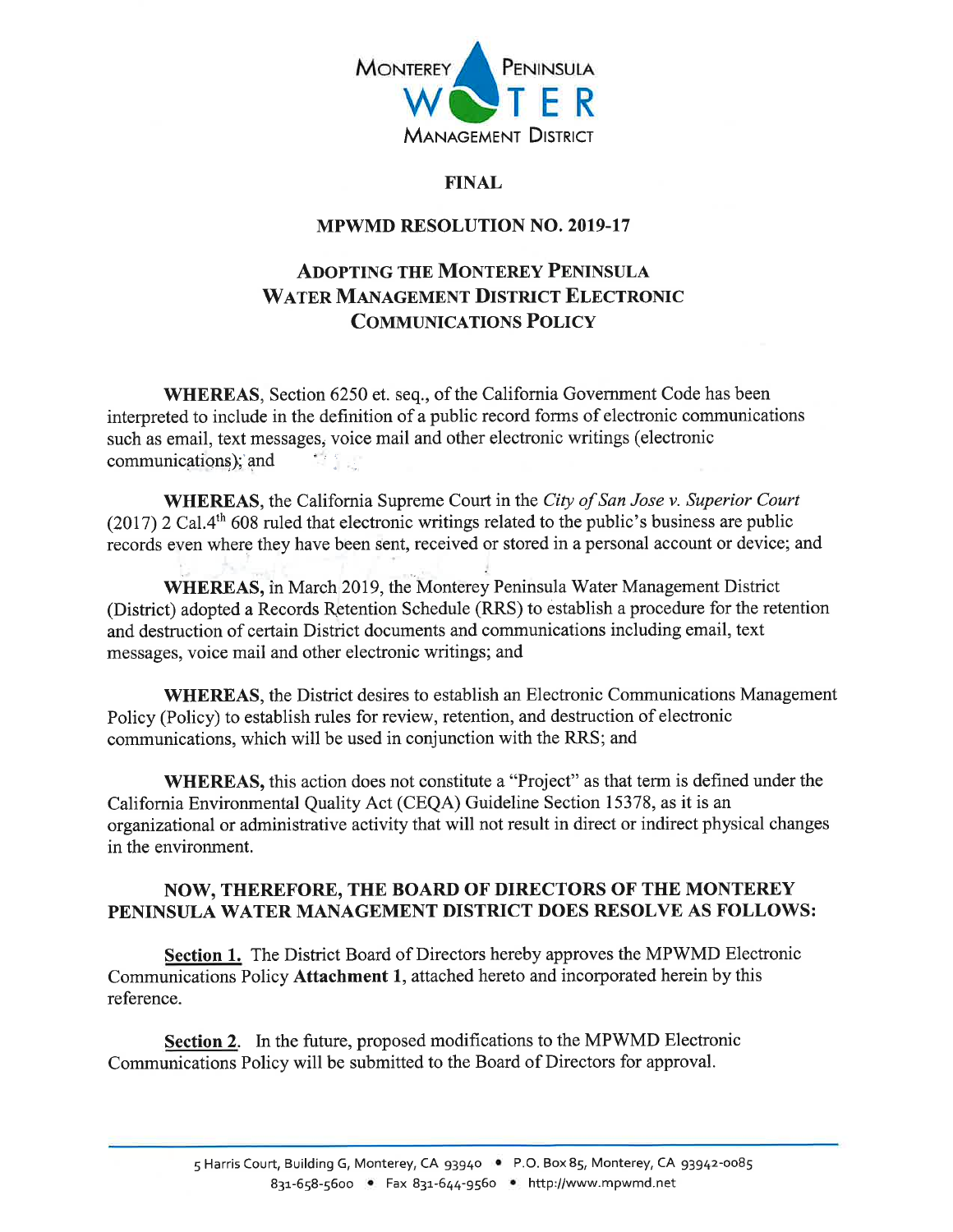Section 3. This resolution shall become effective immediately upon its passage and adoption.

On a motion of Director Potter and second by Director Riley the foregoing resolution is duly adopted this  $18<sup>th</sup>$  day of November 2019 by the following vote.

AYES: Directors Potter, Riley, Adams, Byrne, Edwards, Evans, Hoffmann

NOES: None

**ABSENT:** None

I David J. Stoldt, Secretary to the Board of Directors of the Monterey Peninsula Water Management District, do hereby certify that the foregoing Resolution No. 2019-17 was duly adopted on the 18<sup>th</sup> day of November, 2019.

Witness my hand and seal of the Board of Directors this 27 day of **Noven** 019.

David J. Stoldt, Secretary to the Board of Directors

U:\staff\Resolutions\2019\FINAL2019-17.docx

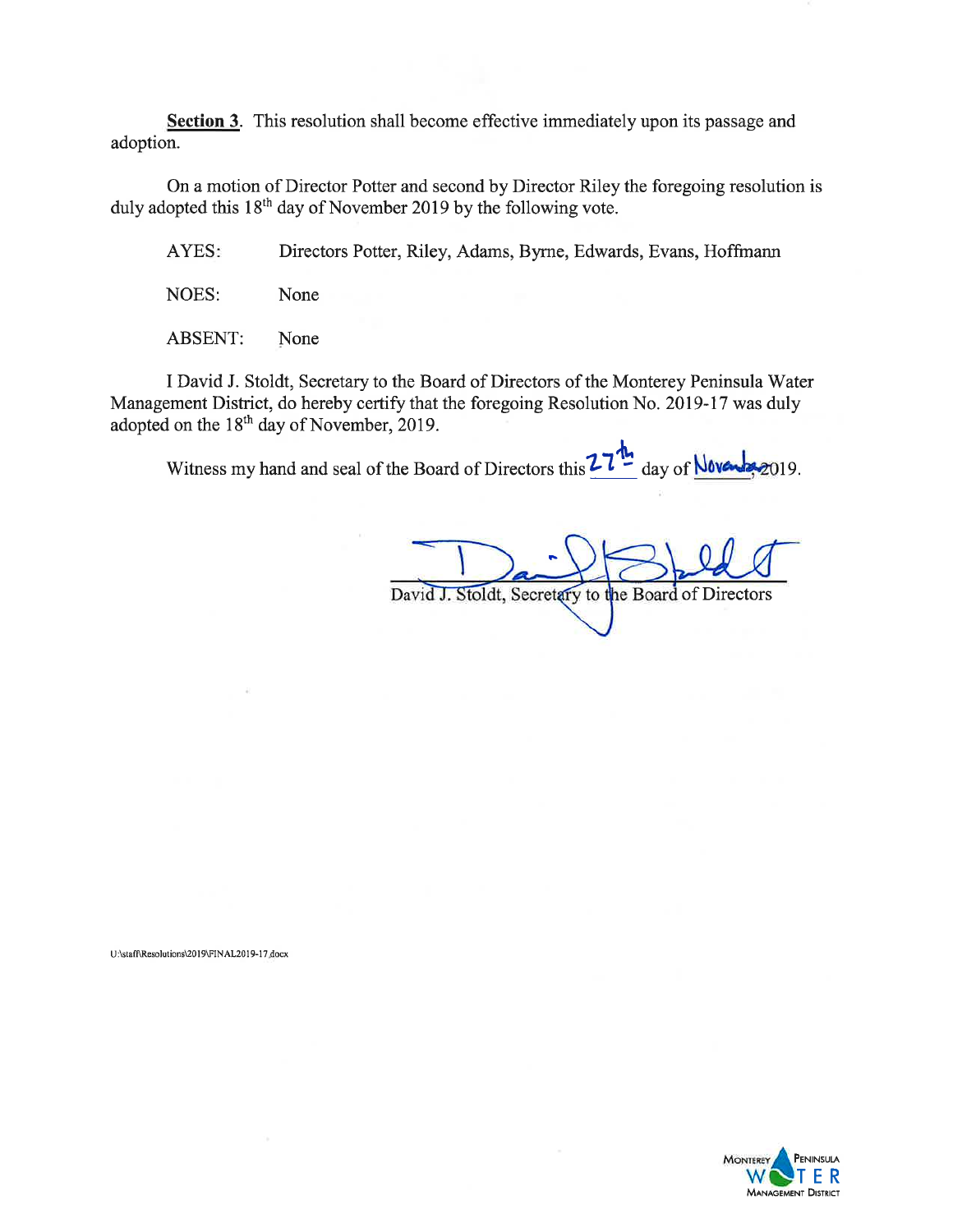# **MPWMD ELECTRONIC COMMUNICATIONS MANAGEMENT POLICY**

November 18, 2019

**SCOPE --** This policy applies to all e-mail, text messages, voice mail, instant messaging, and other forms of electronic communications relating to conduct of the public's business that are created, sent, received or stored on personal devices, systems or accounts, or District-owned devices, systems or accounts. This policy is implemented in consideration of the provisions of Government Code §6250 et seq. pertaining to the availability and accessibility of public records.

**COMPLIANCE IS MANDATORY --** All District employees, officials and Directors must comply with this policy. The term "employees" includes contract employees/volunteers that work at the District office.

**POLICY --** All electronic communications must be analyzed to determine:

- (a) Whether the communication is a record relating to the conduct of the public's business that has administrative, legal, financial or historical value and must be retained for a specific period of time before it is destroyed, or retained permanently, according to the District's Records Retention Schedule; or
- (b) Whether the communication is identified in the District's Records Retention Schedule as a disposable or draft item and no retention is required, as the item is not related to the public's business, is of a transitory or non-substantive nature, or is interagency or intra-agency memoranda not retained in the ordinary course of business.

**RETENTION PERIODS --** The District's Records Retention Schedule identifies types of records (record categories) and the minimum length of time a record must be retained before it is moved to permanent storage or destroyed. Electronic communications must be retained according to the Records Retention Schedule.

#### **RETENTION CATEGORIES**

- **Permanent:** Records required by law to be retained permanently and records designated by the General Manager as permanent.
- **Perpetual**: Records retained for an indefinite period of time until a trigger event takes place, the record is then stored for a mandated retention period and disposed of according to the Records Retention Schedule. For example, email related to audits, or contracts must be retained until the audit is complete, or the project terminates. Following that triggering event, a mandated retention period begins and the email must be moved onto the District's central electronic file folders u/drive for storage until the retention period ends.
- **Time Specified**: Many record categories on the Records Retention Schedule are associated with a specific retention period, for example 2 years or 5 years. The record may be destroyed when the retention period has expired.
- **No Retention Required:** No administrative, legal, fiscal, or archival requirements for retention. These are transitory messages that convey information of limited importance and can be deleted immediately.

#### **PERSON RESPONSIBLE TO DETERMINE RETENTION AND FILE**

 Communication created internally - originator of the communication is responsible to determine retention and file.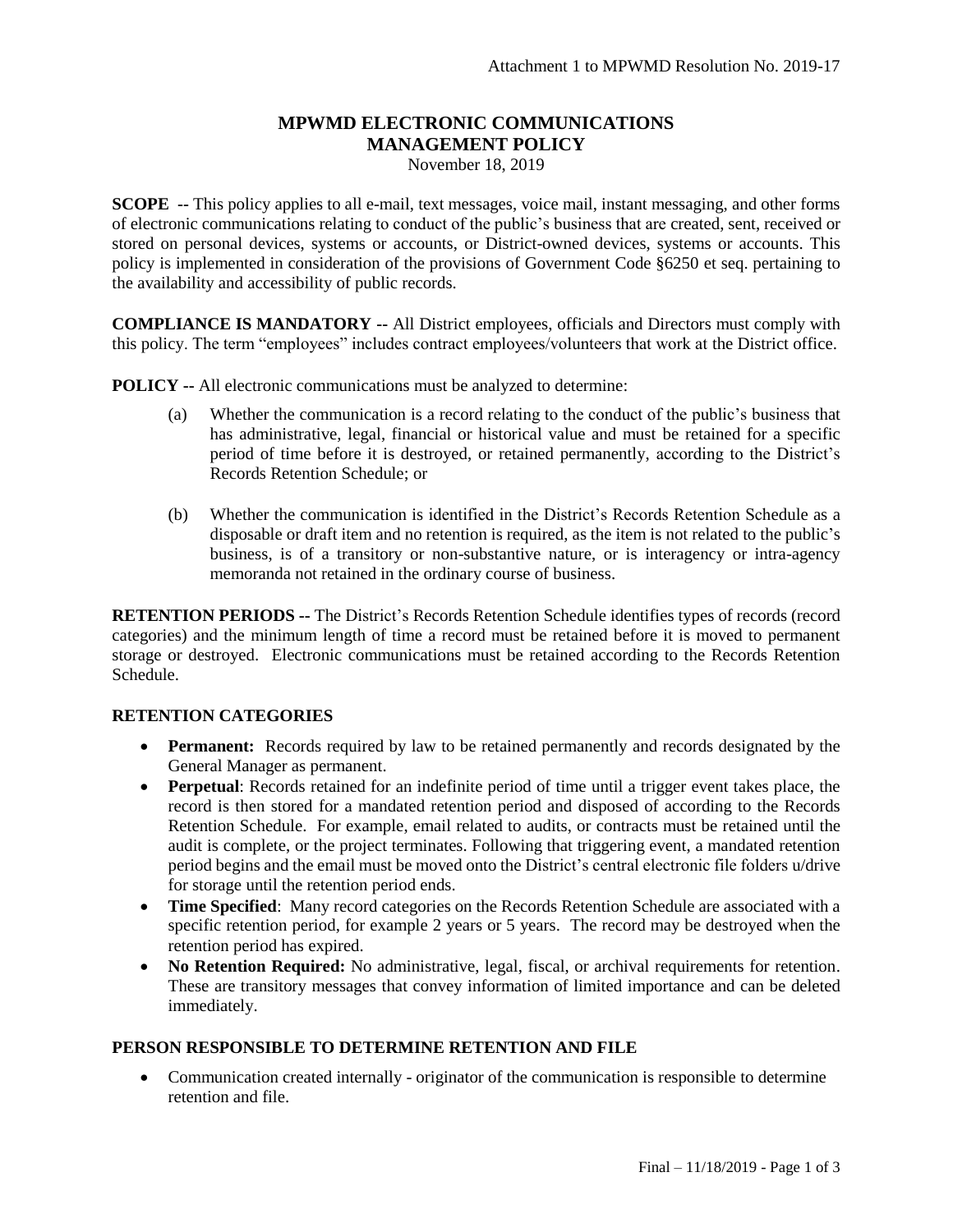- Communication received from an external source primary recipient is responsible to determine retention and file.
- If it is not clear who the primary recipient is, the persons who received the communication should confer and decide who will retain or destroy the message. The other recipients should not retain the communication.
- Chain email the entire email chain must be retained; however, duplications within the email chain need not be retained.

#### **DIRECTORS – PROCEDURE FOR RETENTION OF ELECTRONIC COMMUNICATIONS**

The District does not issue Directors communication devices nor does it provide systems or accounts for storage of electronic communications. Therefore, Directors must analyze Districtrelated communications sent or received on their personal devices, systems or accounts, and then: (1) transmit those eligible for retention to the Executive Assistant for retention in the District's files; or (2) retain those eligible for retention on the Director's personal device, system or account.

### **STAFF - PROCEDURE FOR RETENTION OF ELECTRONIC COMMUNICATIONS/ ATTACHMENTS**

- Email shall be retained according to the District's Email Retention Procedures document
- Email or other electronic communications, including attachments, may be moved to the employee's District electronic file folders and retained for the required retention period
- Email or other electronic communications, including attachments, may also be moved to the District central electronic file folders and retained for the required retention period. Forward to records staff.
- Attachments only may also be forwarded to records staff for retention in the District's central electronic file folders.

**DESTRUCTION OF ELECTRONIC COMMUNICATIONS** – An electronic communication is considered destroyed as soon as it is moved into the user's deleted items folder or deleted from a user's mailbox or account. A communication considered destroyed is not a recoverable public record.

**PRIVACY** – Electronic communications sent or received on District-owned devices, systems or accounts are not private. They may be accessed and monitored by others, may be released to the public, and may be subject to discovery proceedings in legal actions. All District-related electronic communications sent or received on a personal device, system or account, or downloaded to a personal device, system or account are subject to review and disclosure.

### **RECORDS SEARCH ON PERSONAL DEVICES OR ACCOUNTS/DIRECTOR OR EMPLOYEE**

If a personal device, system or account must be searched to accommodate a Public Records Act request or legal discovery, the owner or designee shall review the personal device, system or account for responsive records. If no responsive records are found, the owner or designee shall submit a signed affidavit stating that a search was done and no responsive records exist. If responsive records do exist, they shall be submitted to the Executive Assistant, along with a signed affidavit stating that a search was conducted and responsive records are provided. Responsive records should be submitted in the original format, as a PDF, or as printouts with all metadata including distribution information: the names of all recipients, and the dates and times sent or received.

**SEPARATION FROM DISTRICT/DIRECTOR OR EMPLOYEE --** Before departing from service or employment with the District, the Director or employee shall search personal electronic devices,